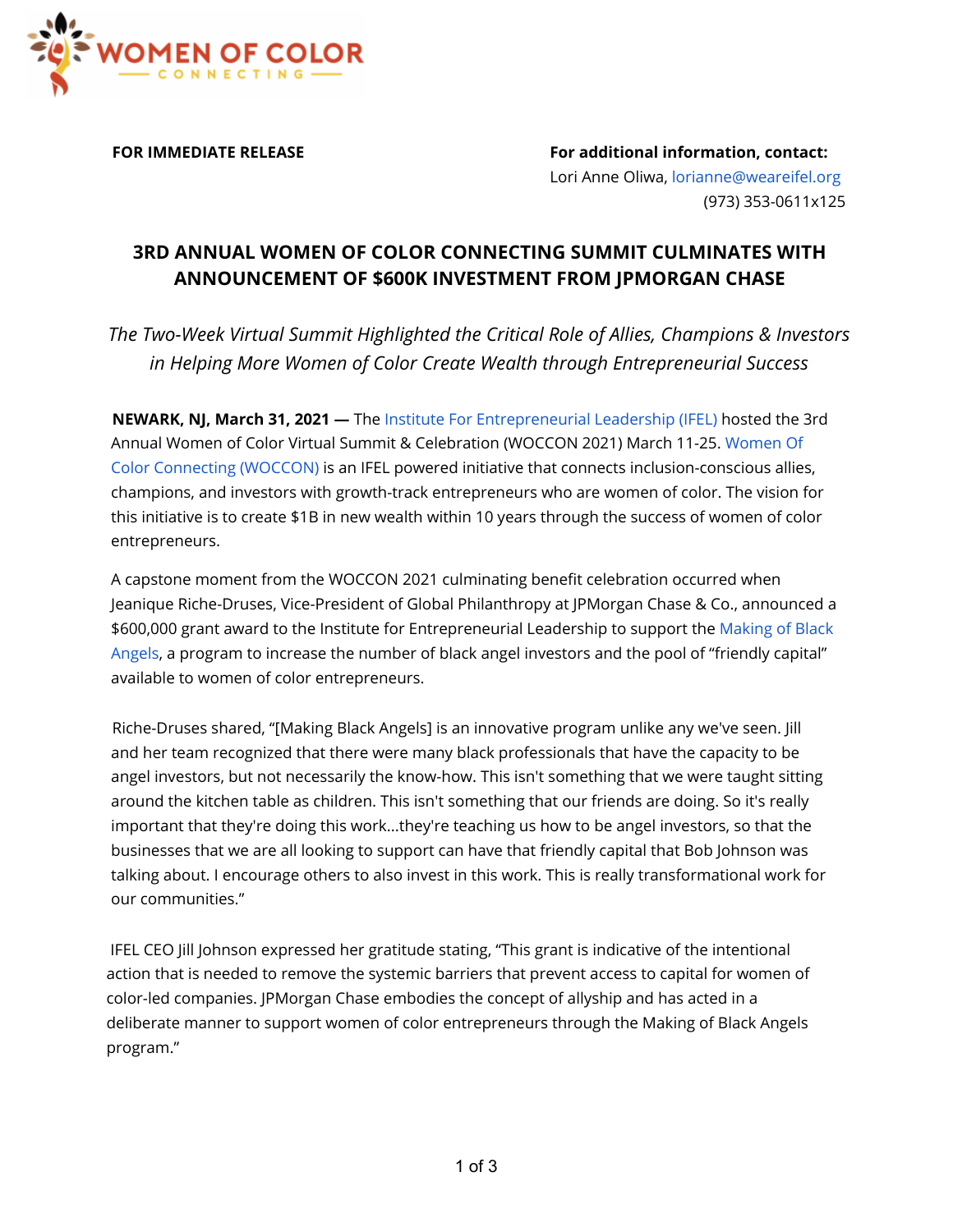

WOCCON 2021 featured a wide range of authentic and often difficult conversations. Attendees heard insights from women of color entrepreneurs who shared the common struggles of their respective journeys. "You've got to somehow suspend disbelief in yourself that they (venture capital firms run by white males) have created because that will kill your business even faster than them not funding you," stated Tanya Van Court, Founder & Chief Executive Officer of Goalsetter. Kobi Wu, Founder and Chief Executive Officer of VisuWall, addressed the blatantly false perceptions often disqualifying women of color before they even get to the table. "If we had a little bit of fuel to put behind our business, we accelerate nine times faster because we are already more than prepared when we enter the room."

There was a common theme among the Investor panelists that the reason that capital isn't flowing to women of color simply boils down to bias and racism. Andrew Goldner, founding partner of GrowthX, shared "Don't bring feelings to a data fight. The empirical data is clear that diverse companies perform better. So, until funders put their feelings and personal perceptions aside and look at the data and see the impact of the hard work and the intellect that women of color businesses bring to the marketplace each day, then they will always miss out on opportunity." Barbara Clarke, president of The Impact Seat said, "Funders have to stop giving women of color startups the impression that they are going to fund them when they really are not. Biased funders will talk about capital inclusion and even invite women of color founders to their events, but at the end of the day they never fund them."

The sessions on March 25 focused on solutions. Shane Kelly, Founder and Managing Director of Wolverine Angels, was very deliberate in his call-to-action. "I think there are some simple things we can do as investors to make this ecosystem more inclusive…We have to reframe our thinking as investors and understand that building a company to scale before you think about profit is a privilege. If we can craft investment instruments that work for Black women, we're not only going to unlock the potential of Black women founders, we're going to unlock the potential of all other founders."

WOCCON 2021 concluded with the Women of Color Connecting Virtual Benefit Celebration featuring minority business expert James H. Lowry, the first black consultant at McKinsey, Medina Jett, a successful entrepreneur who sold her financial compliance business in 2020, and an interview with Robert L. Johnson, co-founder of Black Entertainment Television (BET) and first Black billionaire. Johnson spoke about the support he received from John Malone in the form of mentorship and a \$500,000 investment, calling the investment "friendly capital" since it allowed him to retain 80% ownership of his company. When BET was sold to Viacom in 2001, Malone's initial \$500,000 investment turned into a \$780M windfall. Johnson shared, "Most of that opportunity is in the hands of allies....People who either want to do it [invest], or they don't want to do it. There's nobody preventing them from doing it. If they want to do it, they'll do it. Nobody prevented John Malone from giving me half a million dollars. He did it because he wanted to do it. And that's what needs to be done. People just need to do it."